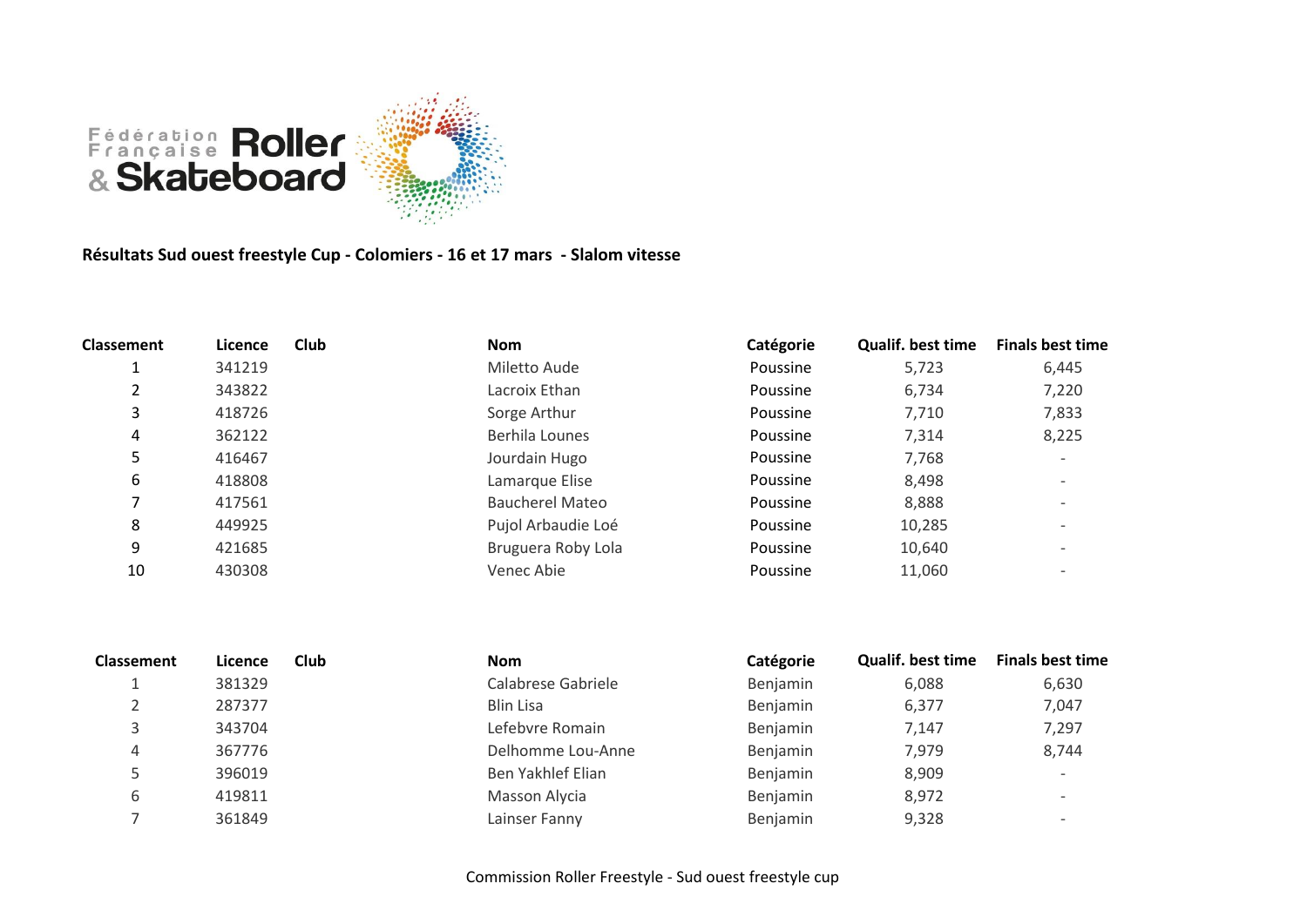| 387449 | Granier Lucile     | <b>Benjamin</b> | 10,017 | $\overline{\phantom{a}}$ |
|--------|--------------------|-----------------|--------|--------------------------|
| 418703 | Corvellec Clarisse | <b>Benjamin</b> | DQ     | $\overline{\phantom{a}}$ |
| 390977 | Murat Romane       | <b>Benjamin</b> | DO     | $\overline{\phantom{a}}$ |

| <b>Classement</b> | Licence | Club | <b>Nom</b>             | Catégorie  | <b>Qualif, best time</b> | <b>Finals best time</b> |
|-------------------|---------|------|------------------------|------------|--------------------------|-------------------------|
| <b>.</b>          | 304756  |      | Dayries Liam           | Minime H F | 4,964                    | 5,626                   |
|                   | 236882  |      | <b>Blin Alexis</b>     | Minime H F | 4,874                    | 5,697                   |
|                   | 341221  |      | Darrigrand Lea         | Minime H F | 5,421                    | 6,071                   |
| 4                 | 300924  |      | <b>Morboeuf Mathys</b> | Minime H F | 5,243                    | 5,986                   |
|                   | 307085  |      | Lacroix Noah           | Minime H F | 5,563                    |                         |
| 6                 | 280770  |      | <b>Briot Noelie</b>    | Minime H F | 5,960                    |                         |
|                   | 343707  |      | Lefebvre Chloe         | Minime H F | 6,141                    |                         |

| Classement | Licence | Club | <b>Nom</b>           | Catégorie | <b>Qualif, best time</b> | <b>Finals best time</b>  |
|------------|---------|------|----------------------|-----------|--------------------------|--------------------------|
|            | 178218  |      | Zanette Laura        | CJS F     | 5,129                    | 5,831                    |
| 2          | 361501  |      | Labat Celya          | CJS F     | 5,152                    | 5,901                    |
| 3          | 269764  |      | Castanheira Aude     | CJS F     | 5,346                    | 6,008                    |
| 4          | 232097  |      | Chagnaud Marie       | CJS F     | 5,552                    | 5,991                    |
| 5          | 271872  |      | Lopes Christina      | CJS F     | 5,442                    | 6,262                    |
| 6          | 308864  |      | Ermeneux Maelia      | CJS F     | 5,566                    | 6,484                    |
|            | 170401  |      | Inbaraj Gabrielle    | CJS F     | 5,760                    | 6,651                    |
| 8          | 275772  |      | <b>Ruet Camille</b>  | CJS F     | 5,955                    | 6,504                    |
| 9          | 300874  |      | Sochay Melyssandre   | CJS F     | 6,027                    | $\overline{\phantom{0}}$ |
| 10         | 271819  |      | Roquette Myrtille    | CJS F     | 6,512                    | $\overline{\phantom{0}}$ |
| 11         | 242460  |      | Dupouy Jeanne        | CJS F     | 6,660                    | $\overline{\phantom{0}}$ |
| 12         | 282968  |      | <b>Bevillon Emma</b> | CJS F     | 6,781                    |                          |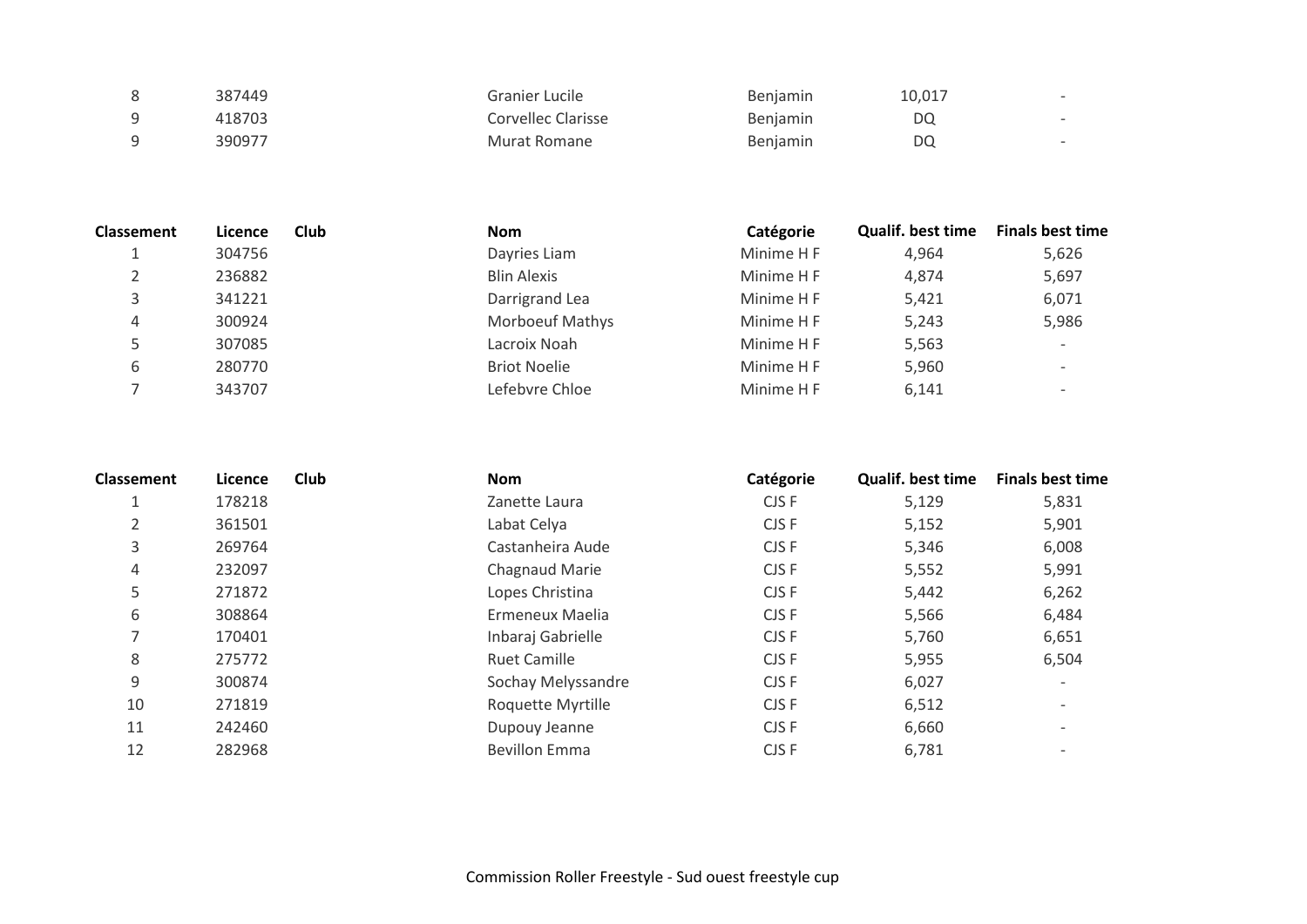| <b>Classement</b> | Licence | <b>Club</b> | Nom                     | Catégorie | Qualif. best time | <b>Finals best time</b>  |
|-------------------|---------|-------------|-------------------------|-----------|-------------------|--------------------------|
| 1                 | 72794   |             | Fort Jimmy              | CJS H     | 4,166             | 4,897                    |
| 2                 | 179655  |             | Rayer Yoan              | CJS H     | 4,485             | 5,140                    |
| 3                 | 284475  |             | Dayries Ethan           | CJS H     | 4,708             | 5,206                    |
| 4                 | 195249  |             | <b>Peglion Hugues</b>   | CJS H     | 5,028             | 5,679                    |
| 5                 | 386233  |             | Gillet Theo             | CJS H     | 5,021             | 5,669                    |
| 6                 | 335525  |             | <b>Baert Alexis</b>     | CJS H     | 5,251             | 5,476                    |
| 7                 | 94410   |             | Rayer Didier            | CJS H     | 5,338             | 6,568                    |
| 8                 | 296945  |             | Sow Guy                 | CJS H     | 5,401             | 6,059                    |
| 9                 | 102188  |             | Couitti Dylan           | CJS H     | 5,498             |                          |
| 10                | 323292  |             | Cabestre-Castro Joaquim | CJS H     | 5,629             | $\overline{\phantom{a}}$ |
| 11                | 361845  |             | Lefebvre Luca           | CJS H     | 5,884             |                          |
| 12                | 270683  |             | Ney Alexandre           | CJS H     | 6,320             | $\overline{\phantom{a}}$ |
| 13                | 348129  |             | Le Guennec Jeremy       | CJS H     | <b>DQ</b>         |                          |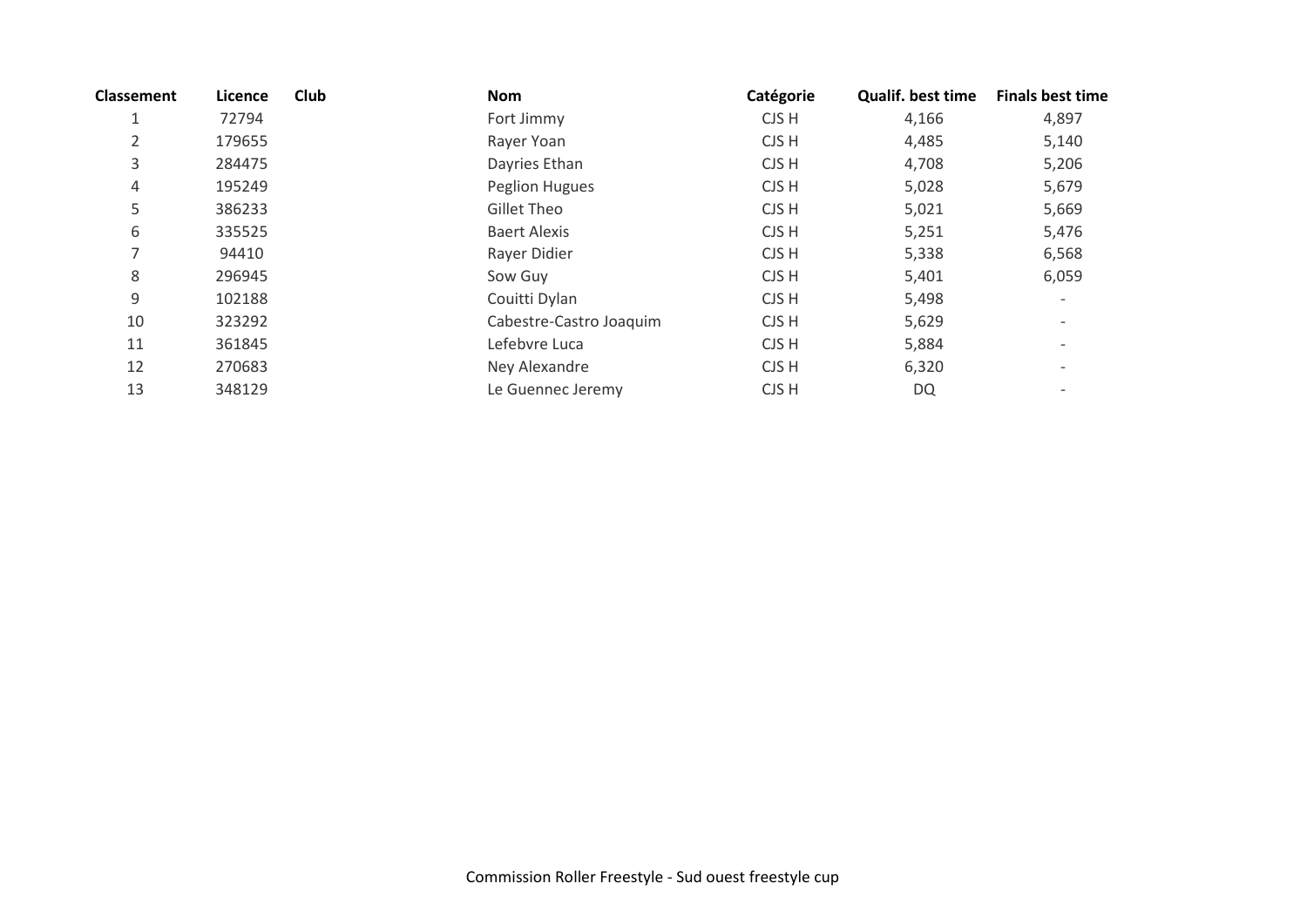

## **Résultats Sud ouest freestyle Cup - Colomiers - 16 et 17 mars - Skatecross**

| <b>Classement</b> | Licence | <b>Club</b>              | <b>Nom</b>               | Catégorie |
|-------------------|---------|--------------------------|--------------------------|-----------|
|                   | 341219  | <b>ROLLER BUG</b>        | Miletto Aude             | Poussine  |
| 2                 | 449925  | <b>GRAVES ROLLER</b>     | Pujol Arbaudie Loé       | Poussine  |
| 3                 | 421685  | <b>GRAVES ROLLER</b>     | Bruguera Roby Lola       | Poussine  |
| 4                 | 283505  | <b>ALVA ROLLER SPORT</b> | Fregona Selena           | Poussine  |
| 5.                | 416778  | CASTRES-ROLLER.COM       | <b>Tranier Constance</b> | Poussine  |
| 6                 | 399796  | Roller Club Toulousain   | <b>AUBREE Marie</b>      | Poussine  |

| <b>Classement</b> | Licence | <b>Club</b>                                       | <b>Nom</b>              | Catégorie      |
|-------------------|---------|---------------------------------------------------|-------------------------|----------------|
| 1                 | 362122  | <b>SPUC PESSAC</b>                                | <b>Berhila Lounes</b>   | <b>Poussin</b> |
| 2                 | 346546  | ROULEZ ROSE                                       | Lellouchi Mohamed-Amine | Poussin        |
| 3                 | 364802  | ROULEZ ROSE                                       | Felin Joshua            | Poussin        |
| 4                 | 418726  | <b>GRAVES ROLLER</b>                              | Sorge Arthur            | Poussin        |
| 5                 | 376360  | ROLLER MAINE COEUR DE SARTHE Dhamelincourt Victor |                         | <b>Poussin</b> |
| 6                 | 343822  | <b>USC ACROLLER</b>                               | Lacroix Ethan           | Poussin        |
| 7                 | 375461  | ROLLER MAINE COEUR DE SARTHE Valette Nathan       |                         | Poussin        |
| 8                 | 396064  | ROLLER CLUB TOULOUSAIN                            | Melsa Lino              | Poussin        |
| 9                 | 409232  | <b>USC ACROLLER</b>                               | Bardou Theo             | Poussin        |
| 10                | 417561  | <b>USC ACROLLER</b>                               | <b>Baucherel Mateo</b>  | Poussin        |
| 11                | 396017  | ROLLER CLUB TOULOUSAIN                            | Ben Yakhlef Aaron       | Poussin        |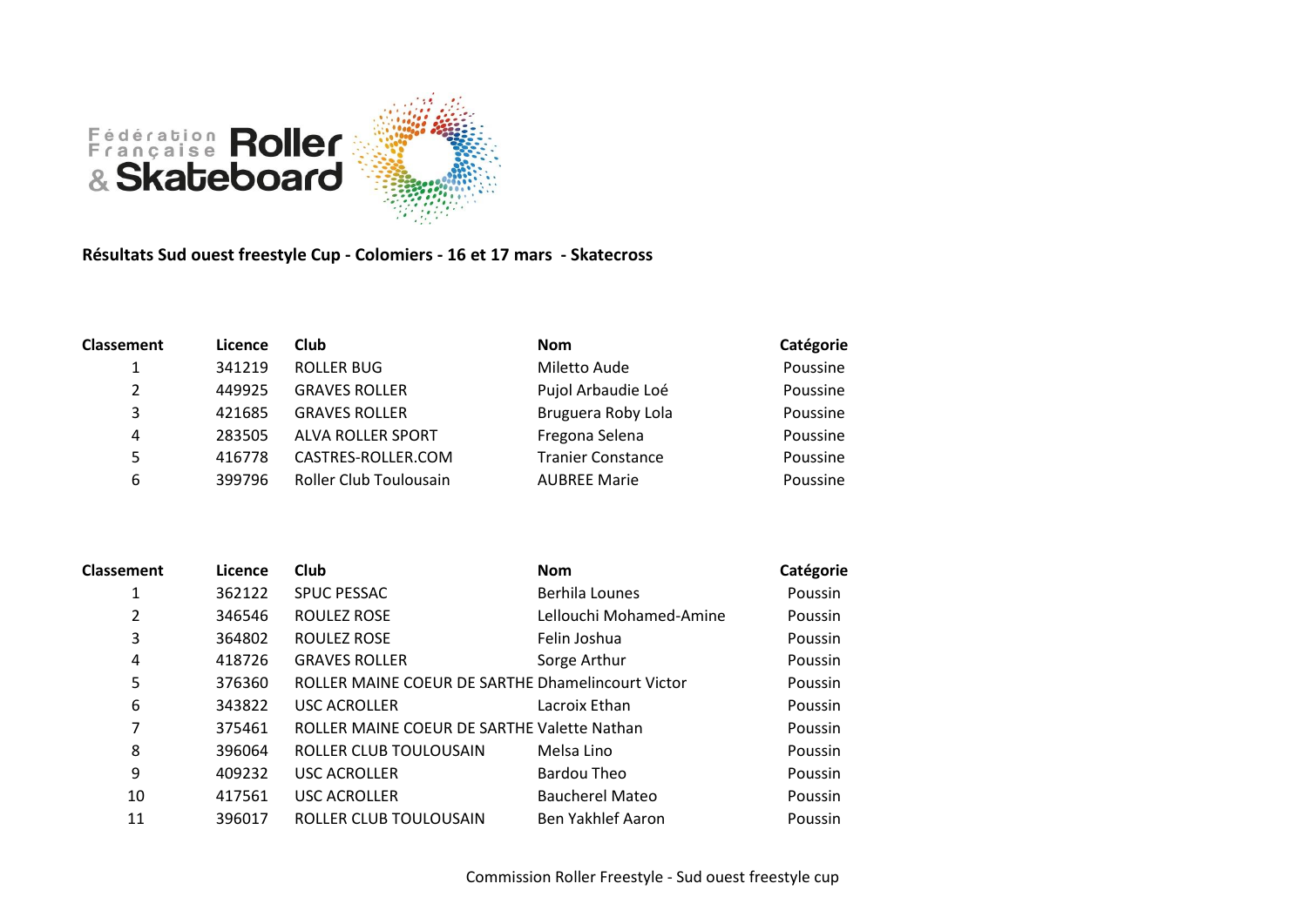| 12  | 457042 | USC ROLLER HOCKEY CLUB | VALETTE DENIS | Poussin |
|-----|--------|------------------------|---------------|---------|
| -13 | 452457 | ROLLER CLUB TOULOUSAIN | Queau Aodrenn | Poussin |

| <b>Classement</b> | Licence | <b>Club</b>            | <b>Nom</b>              | Catégorie |
|-------------------|---------|------------------------|-------------------------|-----------|
| 1                 | 287377  | <b>SPUC PESSAC</b>     | <b>Blin Lisa</b>        | Benjamine |
| 2                 | 367776  | <b>GRAVES ROLLER</b>   | Delhomme Lou-Anne       | Benjamine |
| 3                 | 346545  | <b>ROULEZ ROSE</b>     | Lellouchi Meriem        | Benjamine |
| 4                 | 418703  | <b>GRAVES ROLLER</b>   | Corvellec Clarisse      | Benjamine |
| 5                 | 381797  | ROLLER CLUB TOULOUSAIN | Mellac Zeline           | Benjamine |
| 6                 | 425733  | CASTRES-ROLLER.COM     | <b>Mourieres Anouck</b> | Benjamine |

| <b>Classement</b> | Licence | <b>Club</b>              | <b>Nom</b>           | Catégorie |
|-------------------|---------|--------------------------|----------------------|-----------|
|                   | 342022  | Roller Club Toulousain   | SIGUIER Owen         | Benjamin  |
| $\mathcal{P}$     | 343704  | <b>USC ACROLLER</b>      | Lefebvre Romain      | Benjamin  |
| 3                 | 381329  | <b>SAM ROLLER SPORTS</b> | Calabrese Gabriele   | Benjamin  |
| 4                 | 396019  | ROLLER CLUB TOULOUSAIN   | Ben Yakhlef Elian    | Benjamin  |
| 5                 | 341296  | ROLLER CLUB TOULOUSAIN   | Robert Lois          | Benjamin  |
| 6                 | 364827  | ROULEZ ROSE              | <b>Demory Matias</b> | Benjamin  |

| <b>Classement</b> | Licence | <b>Club</b>                                 | <b>Nom</b>                     | Catégorie |
|-------------------|---------|---------------------------------------------|--------------------------------|-----------|
| 1                 | 304756  | SKATE MACHIN ARSACAISE                      | Dayries Liam                   | Minime H  |
| 2                 | 236882  | <b>SPUC PESSAC</b>                          | <b>Blin Alexis</b>             | Minime H  |
| 3                 | 307085  | <b>USC ACROLLER</b>                         | Lacroix Noah                   | Minime H  |
| 4                 | 343818  | <b>USC ACROLLER</b>                         | <b>Rion-Martzloff Leo</b>      | Minime H  |
| 5                 | 300924  | SKATE MACHIN ARSACAISE                      | <b>Morboeuf Mathys</b>         | Minime H  |
| 6                 | 415736  | <b>USC ACROLLER</b>                         | <b>Rubiro Marcerou Tristan</b> | Minime H  |
|                   | 307198  | PATINEURS DE LA VALLEE DU THOI Fieu Emilien |                                | Minime H  |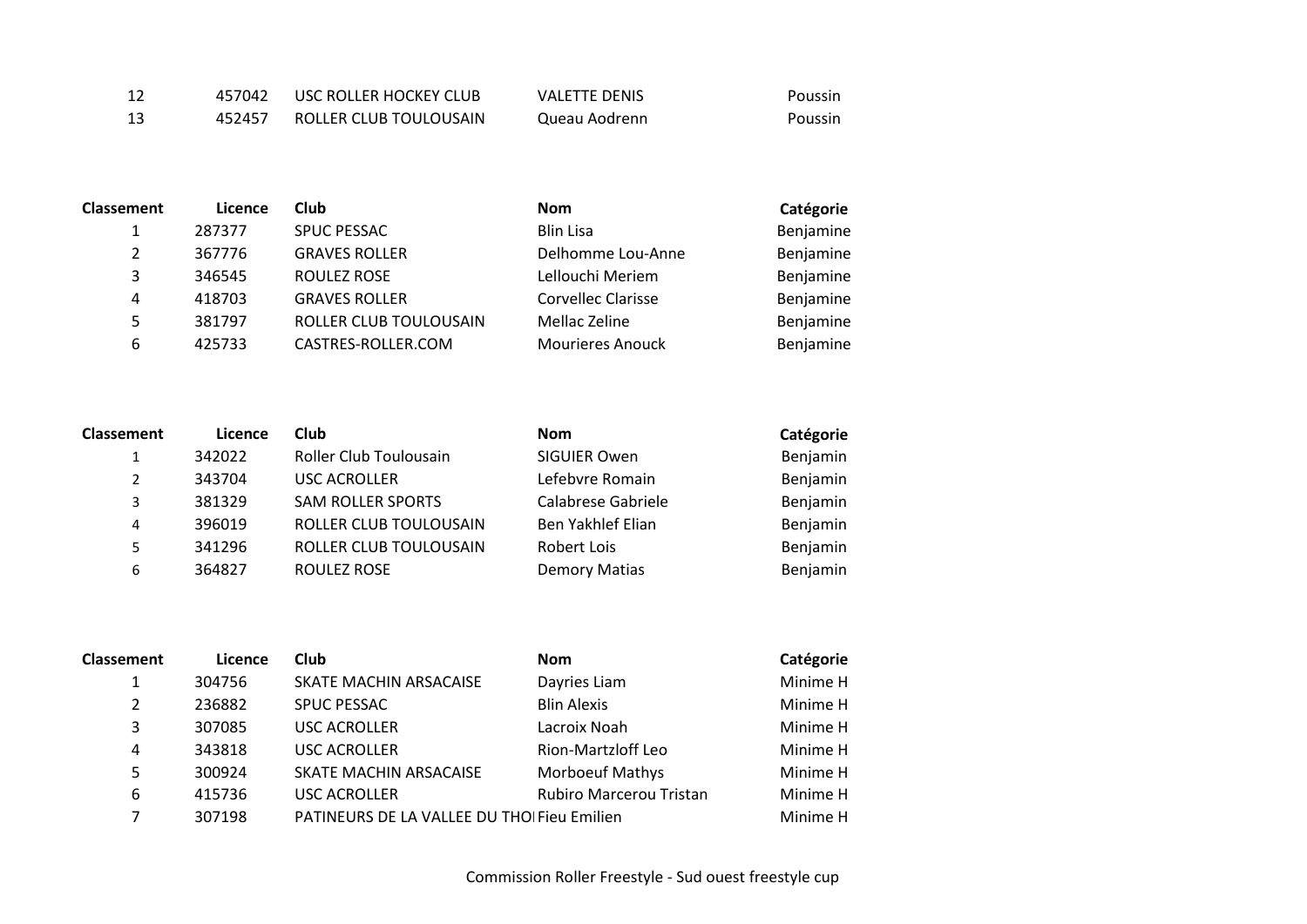| <b>Classement</b> | Licence | <b>Club</b>                                  | <b>Nom</b>           | Catégorie |
|-------------------|---------|----------------------------------------------|----------------------|-----------|
| 1                 | 170547  | ROLLER MAINE COEUR DE SARTHE Corcinos Elodie |                      | M CJS F   |
| $\overline{2}$    | 232097  | <b>USC ACROLLER</b>                          | Chagnaud Marie       | M CJS F   |
| 3                 | 269764  | SKATE MACHIN ARSACAISE                       | Castanheira Aude     | M CJS F   |
| 4                 | 361501  | <b>ROLLER BUG</b>                            | Labat Celya          | M CJS F   |
| 5                 | 21393   |                                              | Fregona Aurelie      | M CJS F   |
| 6                 | 271872  | SKATE MACHIN ARSACAISE                       | Lopes Christina      | M CJS F   |
| 7                 | 341221  | <b>ROLLER BUG</b>                            | Darrigrand Lea       | M CJS F   |
| 8                 | 275772  | <b>ROLLER BUG</b>                            | <b>Ruet Camille</b>  | M CJS F   |
| 9                 | 280770  | <b>USC ACROLLER</b>                          | <b>Briot Noelie</b>  | M CJS F   |
| 10                | 178218  | <b>USC ACROLLER</b>                          | Zanette Laura        | M CJS F   |
| 11                | 242460  | <b>GRAVES ROLLER</b>                         | Dupouy Jeanne        | M CJS F   |
| 12                | 308864  | <b>GRAVES ROLLER</b>                         | Ermeneux Maelia      | M CJS F   |
| 13                | 282968  | <b>GRAVES ROLLER</b>                         | <b>Bevillon Emma</b> | M CJS F   |
| 14                | 271819  | <b>GRAVES ROLLER</b>                         | Roquette Myrtille    | M CJS F   |
| 15                | 391973  | CASTRES-ROLLER.COM                           | Karr Anna            | M CJS F   |
| 16                | 343707  | <b>USC ACROLLER</b>                          | Lefebvre Chloe       | M CJS F   |

| <b>Classement</b> | Licence | <b>Club</b>            | <b>Nom</b>              | Catégorie |
|-------------------|---------|------------------------|-------------------------|-----------|
| 1                 | 102188  | <b>USC ACROLLER</b>    | Couitti Dylan           | CJS H     |
| $\overline{2}$    | 323292  | ROULEZ ROSE            | Cabestre-Castro Joaquim | CJS H     |
| 3                 | 296945  | <b>SPUC PESSAC</b>     | Sow Guy                 | CJS H     |
| 4                 | 284475  | SKATE MACHIN ARSACAISE | Dayries Ethan           | CJS H     |
| 5                 | 179655  | ROLLER MANIA           | Rayer Yoan              | CJS H     |
| 6                 | 335525  | <b>USC ACROLLER</b>    | <b>Baert Alexis</b>     | CJS H     |
| 7                 | 270683  | <b>USC ACROLLER</b>    | Ney Alexandre           | CJS H     |
| 8                 | 261413  | ROLLER CLUB TOULOUSAIN | Dehais Titouan          | CJS H     |
| 9                 | 170820  | <b>ROOL</b>            | Maréchal Etienne        | CJS H     |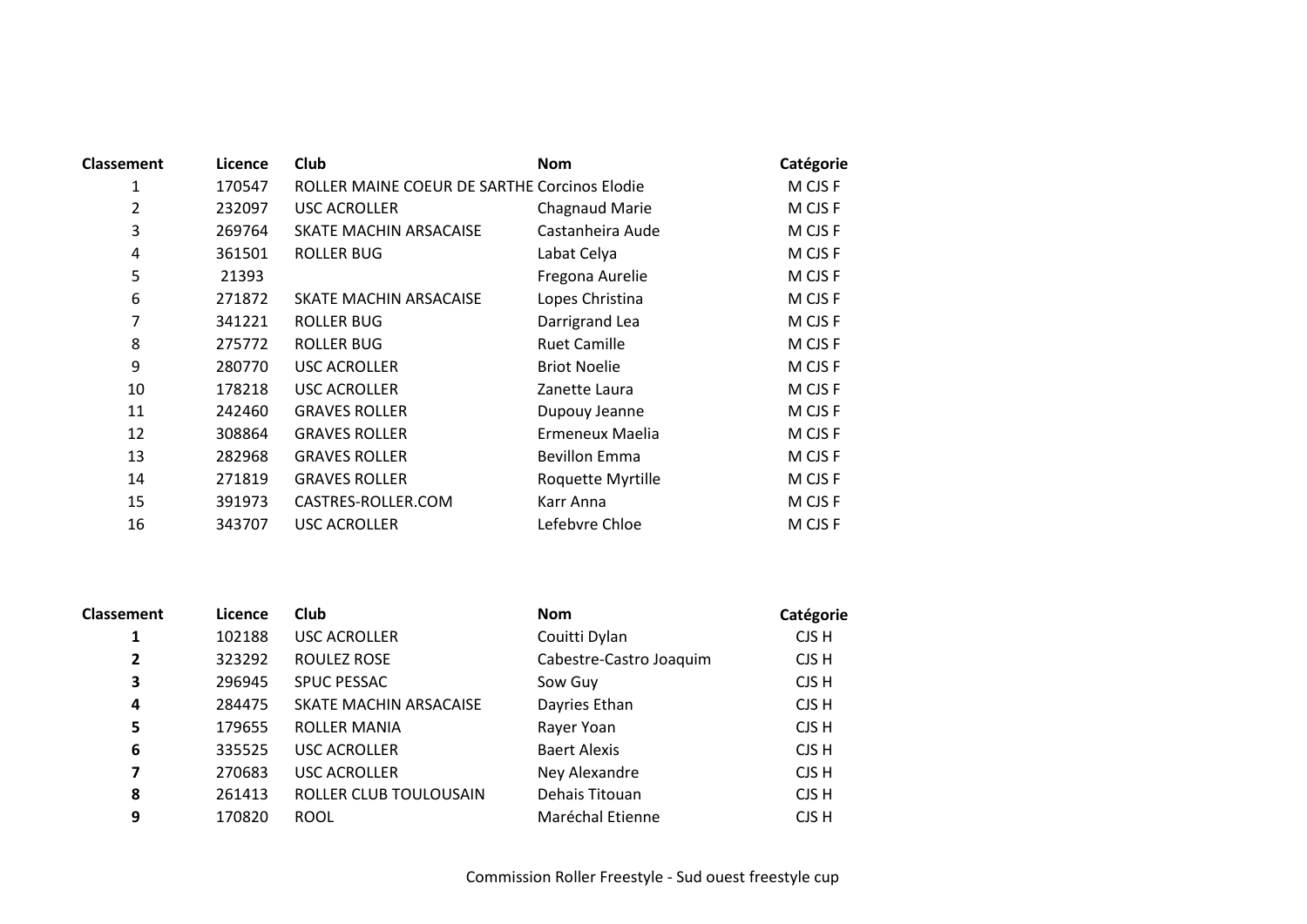| 10 | 94410  | <b>ROLLER MANIA</b>    | Rayer Didier         | CJS H |
|----|--------|------------------------|----------------------|-------|
| 11 | 348129 | <b>ROULEZ ROSE</b>     | Le Guennec Jeremy    | CJS H |
| 12 | 432417 | <b>ROULEZ ROSE</b>     | Garcia Alexis        | CJS H |
| 13 | 201691 | <b>RC Pornichet</b>    | Martin Ronan         | CJS H |
| 14 | 339514 | ROLLER CLUB TOULOUSAIN | Delobel Quentin      | CJS H |
| 15 | 361845 | <b>USC ACROLLER</b>    | Lefebvre Luca        | CJS H |
| 16 | 406546 |                        | Grolleau Jean-Pierre | CJS H |
| 17 | 426481 | <b>ROULEZ ROSE</b>     | Lemire Alexandre     | CJS H |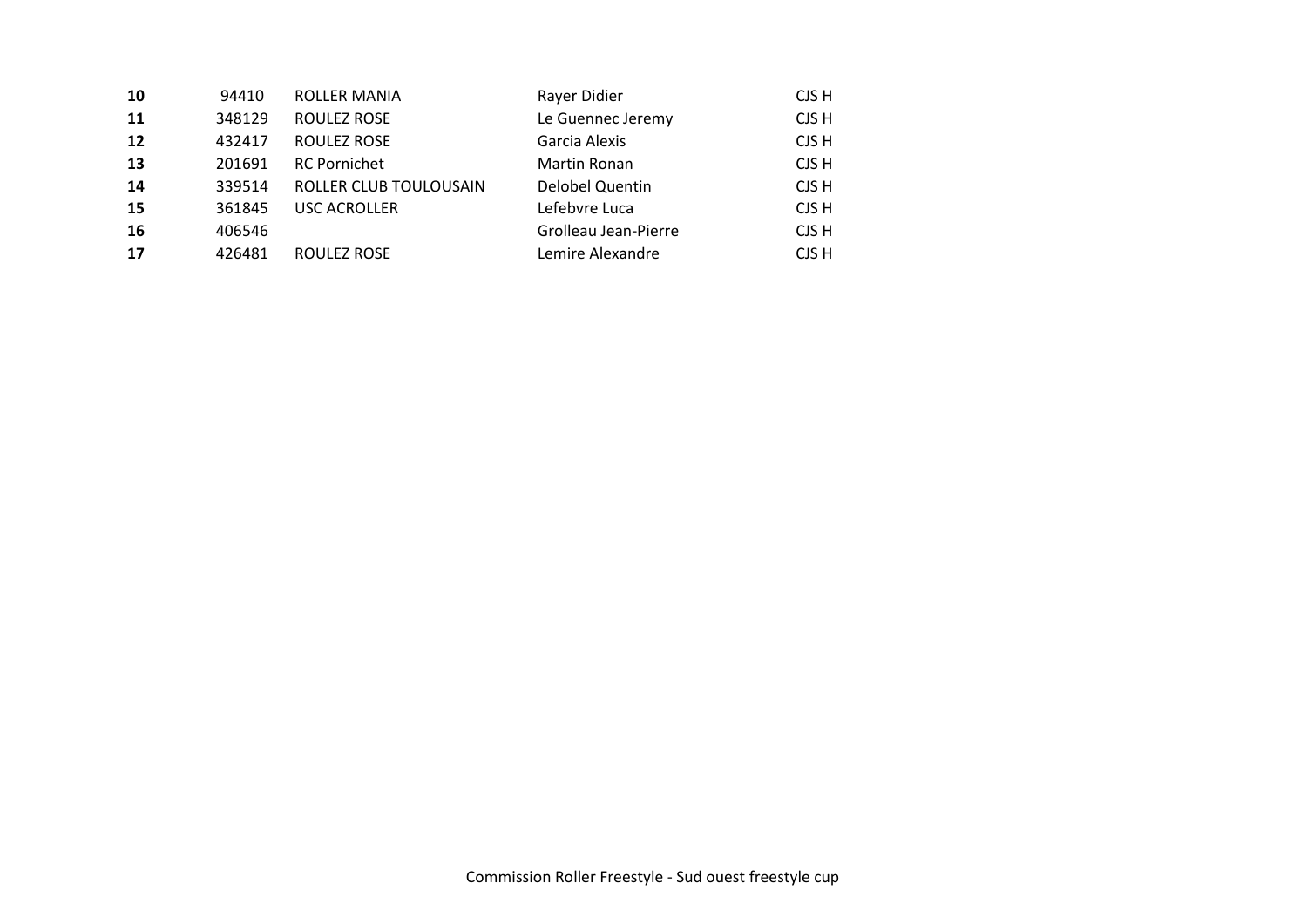

**Résultats Sud ouest freestyle Cup - Colomiers - 16 et 17 mars - Slalom classic**

## **Catégories P B & M**

|   |               |                     |                            |       |       | Juge 1 |              |              |             |            | Juge 2 |              |             |            |       |              |           |
|---|---------------|---------------------|----------------------------|-------|-------|--------|--------------|--------------|-------------|------------|--------|--------------|-------------|------------|-------|--------------|-----------|
|   | Place Licence | Club                | <b>Nom</b>                 | Pén   | Tech  | lArt   | <b>Total</b> | <b>Class</b> | <b>Tech</b> | <b>Art</b> | Total  | <b>Class</b> | <b>Tech</b> | <b>Art</b> | Total | <b>Class</b> | S des jug |
|   | 287377        | <b>SPUC ROLLER</b>  | <b>BLIN LISA</b>           | 3,00  | 31,00 | 35,00  | 63,00        | 1,00         | 35,00       | 30,00      | 62,00  | 1,00         | 35,00       | 35,00      | 67,00 | 1,00         | 3,00      |
|   | 419811        | USC ACROLLER        | MASSON Alvcia              | 2,00  | 23,00 | 24,00  | 45.00        | 2,00         | 25,00       | 20,00      | 43,00  | 2,00         | 28,00       | 26,00      | 52,00 | 2,00         | 6,00      |
|   | 361849        | <b>USC ACROLLER</b> | <b>LAINSER Fanny</b>       | 2,00  | 18,00 | 18,00  | 34,00        | 4,00         | 23,00       | 20,00      | 41,00  | 3,00         | 21,00       | 21.00      | 40,00 | 3,00         | 10,00     |
|   | 343704        | <b>USC ACROLLER</b> | <b>LEFEBVRE Romain</b>     | 1,50  | 23,00 | 23,00  | 44,50        | 3,00         | 22,00       | 12,00      | 32,50  | 4,00         | 22,00       | 17,00      | 37,50 | 4,00         | 11,00     |
|   | 392556        | USC ACROLLER        | <b>BELTRAN Nora</b>        | 3,00  | 15,00 | 13,00  | 25,00        | 5,00         | 13,00       | 8,00       | 18,00  | 5,00         | 17,00       | 11,00      | 25,00 | 5,00         | 15,00     |
| 6 | 363494        | USC ACROLLER        | <b>CHEVALLIER Estellel</b> | 2.50  | 11,00 | 10,00  | 18,50        | 6,00         | 12,00       | 8,00       | 17,50  | 6,00         | 14,00       | 6,00       | 17,50 | 6,00         | 18,00     |
|   | 409232        | <b>USC ACROLLER</b> | <b>IBARDOU Theo</b>        | 3,00  | 10,00 | 10,00  | 17,00        | 7,00         | 10,00       | 5,00       | 12,00  | 8,00         | 14,00       | 6,00       | 17,00 | 7,00         | 22,00     |
|   | 369376        | <b>USC ACROLLER</b> | <b>ICORTINAS Elena</b>     | 10,00 | 14,00 | 12,00  | 16,00        | 8,00         | 16,00       | 10,00      | 16,00  | 7,00         | 15,00       | 8,00       | 13,00 | 8,00         | 23,00     |

## **Catégories M CJS Femmes**

|               |                     |                     |      | Juge 1      |                |              |              |  |       | Juge 2      |               |              |             |             |              |              |           |
|---------------|---------------------|---------------------|------|-------------|----------------|--------------|--------------|--|-------|-------------|---------------|--------------|-------------|-------------|--------------|--------------|-----------|
| Place Licence | Club                | Nom                 | Pén  | <b>Tech</b> | <b>IArt</b>    | <b>Total</b> | <b>Class</b> |  | lTech | <b>IArt</b> | <b>ITotal</b> | <b>Class</b> | <b>Tech</b> | <b>IArt</b> | <b>Total</b> | <b>Class</b> | S des jug |
| 380409        | ROULEZ ROSE         | Radanovics Sabine   | 8.00 | 48,00       | 52,00 <b>1</b> | 92,00        | 1,00         |  | 50,00 | 55,00       | 97,00         | 1,00         | 44,00       | 51,00       | 87,00        | 1.00         | 3,00      |
| 232097        | <b>USC ACROLLER</b> | Chagnaud Marie      | 2,00 | 38,00       | 40,00l         | 76,00        | 2,00         |  | 40,00 | 45,00       | 83,00         | 2,00         | 34,00       | 41,00       | <b>73,00</b> | 3,00         | 7,00      |
| 346492        | <b>USC ACROLLER</b> | <b>IFalson Emma</b> | 4,50 | 32,00       | 38,00          | 65,50        | 3,00         |  | 32,00 | 40,00       | 67,50         | 3,00         | 38,00       | 46,00       | 79,50        | 2,00         | 8,00      |